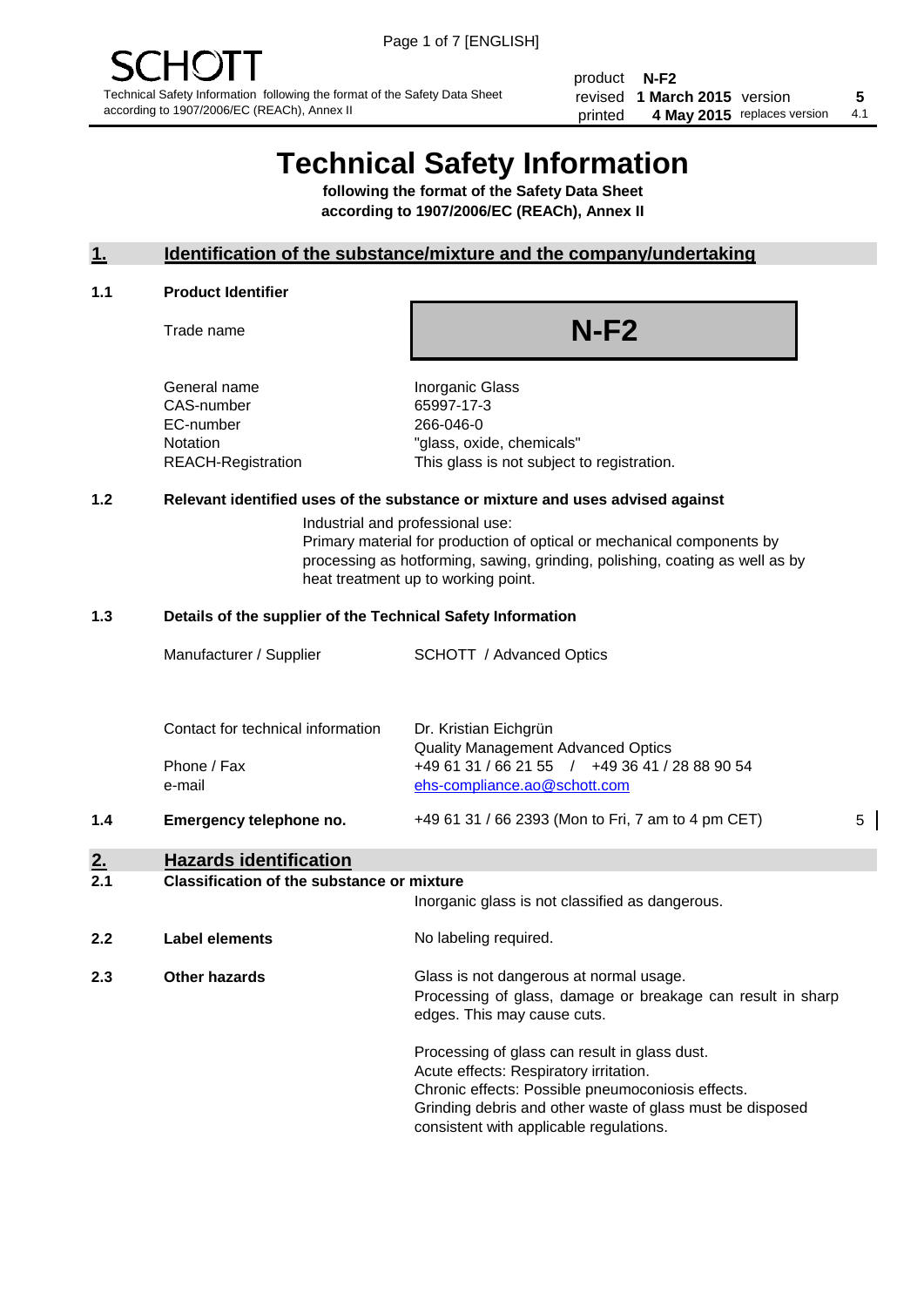## **3. Composition/information on ingredients**

#### **3.1 Substances**

As the substance glass is not included in the candidate list of substances of very high concern, currently there are no information duties according to article 33 of REACH. However for the production of glass we may use substances, which are on the candidate list and had been included in Annex XIV of the REACH regulation or could be included in future . These powdery substances are not present as such in the final glass; they are fully integrated into the glass matrix through the melting process. Thus they loose their original characteristics. The main components are listed as additional information in chapter 16. For more information please refer to ehs-compliance.ao@schott.com.

#### **3.2 Mixtures**

Glass is classified as substance acc. to regulation (EC) No 987/2008 (amending of Reach-Reg.).

#### **4. First aid measures**

#### **4.1 Description of first aid measures**

| <b>General information</b> | Glass is no hazardous substance. The following information<br>refer to glass dust and glass splinter which may result from<br>processing or breakage. |
|----------------------------|-------------------------------------------------------------------------------------------------------------------------------------------------------|
| <b>After inhalation</b>    | Supply fresh air; consult doctor in case of complaints                                                                                                |
| After skin contact         | Normally not dangerous.                                                                                                                               |
|                            | Consult doctor in case of complaints.                                                                                                                 |
| After eye contact          | Rinse under running water.                                                                                                                            |
|                            | Consult doctor in case of complaints.                                                                                                                 |
| <b>After swallowing</b>    | Consult doctor                                                                                                                                        |

#### **4.2 Most important symptoms and effects, both acute and delayed**

none known

**4.3 Indication of immediate medical attention and special treatment needed** 

|     |                                                                     | none                           |
|-----|---------------------------------------------------------------------|--------------------------------|
| 5.  | <b>Fire fighting measures</b>                                       |                                |
| 5.1 | <b>Extinguishing media</b>                                          | no requirements                |
| 5.2 | Special hazards arising from the substance or mixture               | none. Glass is noncombustible. |
| 5.3 | <b>Advice for firefighters</b>                                      | none                           |
| 6.  | <b>Accidental release measures</b>                                  |                                |
| 6.1 | Personal precautions, protective equipment and emergency procedures |                                |
|     |                                                                     | none                           |
| 6.2 | <b>Environmental Precautions</b>                                    | none                           |
| 6.3 | Methods and material for containment and cleaning up                | none                           |
| 6.4 | Reference to other sections                                         | none                           |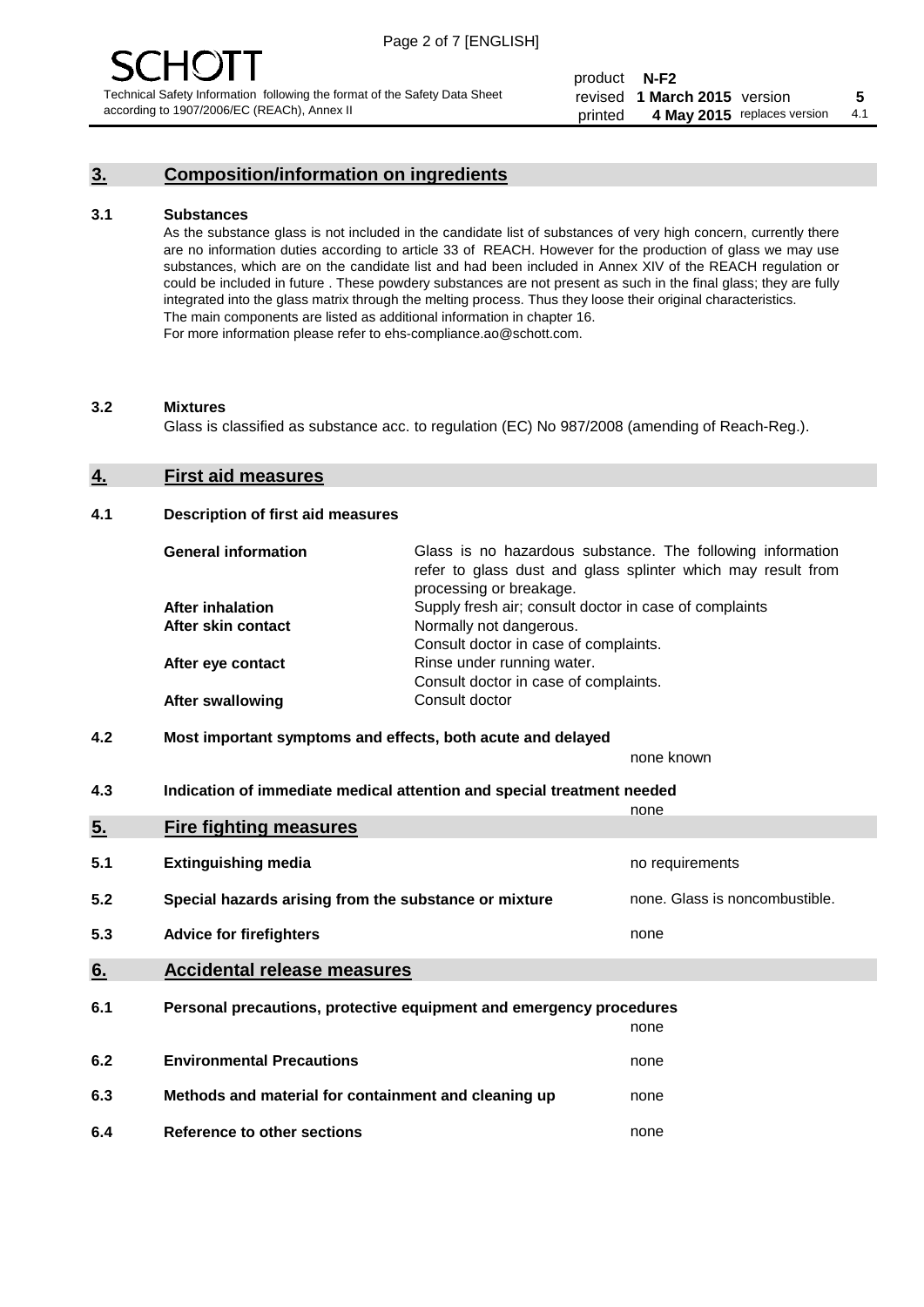

| <u>7.</u><br>7.1 | <b>Handling and storage</b>                                                   |                                 |                                                                                                                                                                                                                                                                                                                                                                                     |
|------------------|-------------------------------------------------------------------------------|---------------------------------|-------------------------------------------------------------------------------------------------------------------------------------------------------------------------------------------------------------------------------------------------------------------------------------------------------------------------------------------------------------------------------------|
|                  | <b>Precautions for safe handling</b>                                          |                                 | Avoid breakage because of injury risk by sharp edges.                                                                                                                                                                                                                                                                                                                               |
| 7.2              |                                                                               |                                 | Conditions for safe storage, including any incompatibilities<br>Store in dry environment. Avoid excessive humidity.                                                                                                                                                                                                                                                                 |
| 7.3              | Specific end use(s)                                                           |                                 | see section 1.2                                                                                                                                                                                                                                                                                                                                                                     |
| <u>8.</u>        | <b>Exposure controls / personal protection</b>                                |                                 |                                                                                                                                                                                                                                                                                                                                                                                     |
| 8.1              | <b>Control parameters</b><br>Regulation<br>Value<br>peak limit<br>teratogenic | 0,3 mg / $m3$<br>no information | In case of dust formation, declaration for FUSED SILICA, CAS-No: 60676-86-0<br>TRGS 900 - GERMAN OCCUPATIONAL EXPOSURE LIMIT VALUES (01/2006)<br>(EXPOSURE LIMIT VALUE) with reference to the respirable fraction.<br>There is no reason to fear a risk of damage to the developing embryo<br>or foetus when limit value is adhered to                                              |
| 8.2              | <b>Exposure controls</b><br>in general.                                       |                                 | Technical measures and appropriate work processes have higher priority than personal<br>protective equipment. Provide adequate ventilation by local exhaust ventilation or ventilation<br>Adequate assessment tools for verification of effectivity of the protective measures includes<br>methods of measurements as described in "Technischen Regeln for Gefahrstoffe (TRGS) 402. |
|                  | <b>Respiratory Protection</b>                                                 |                                 | Technical<br>measure: wet grinding/processing, avoid dust<br>formation.<br>If glass dust or particulates are above the national exposure<br>limits use a national approved respirator for dust and fibers.                                                                                                                                                                          |
|                  | <b>Hand Protection</b>                                                        |                                 | Use protective gloves and safety wristbands for protection<br>against cut injuries.                                                                                                                                                                                                                                                                                                 |
|                  | Eye Protection                                                                |                                 | Use industrial safety glasses that meet national standards.                                                                                                                                                                                                                                                                                                                         |
|                  | <b>Personnel Protection</b>                                                   |                                 | Use safety skirting for protection from sharp edges.<br>Wear safety shoes.                                                                                                                                                                                                                                                                                                          |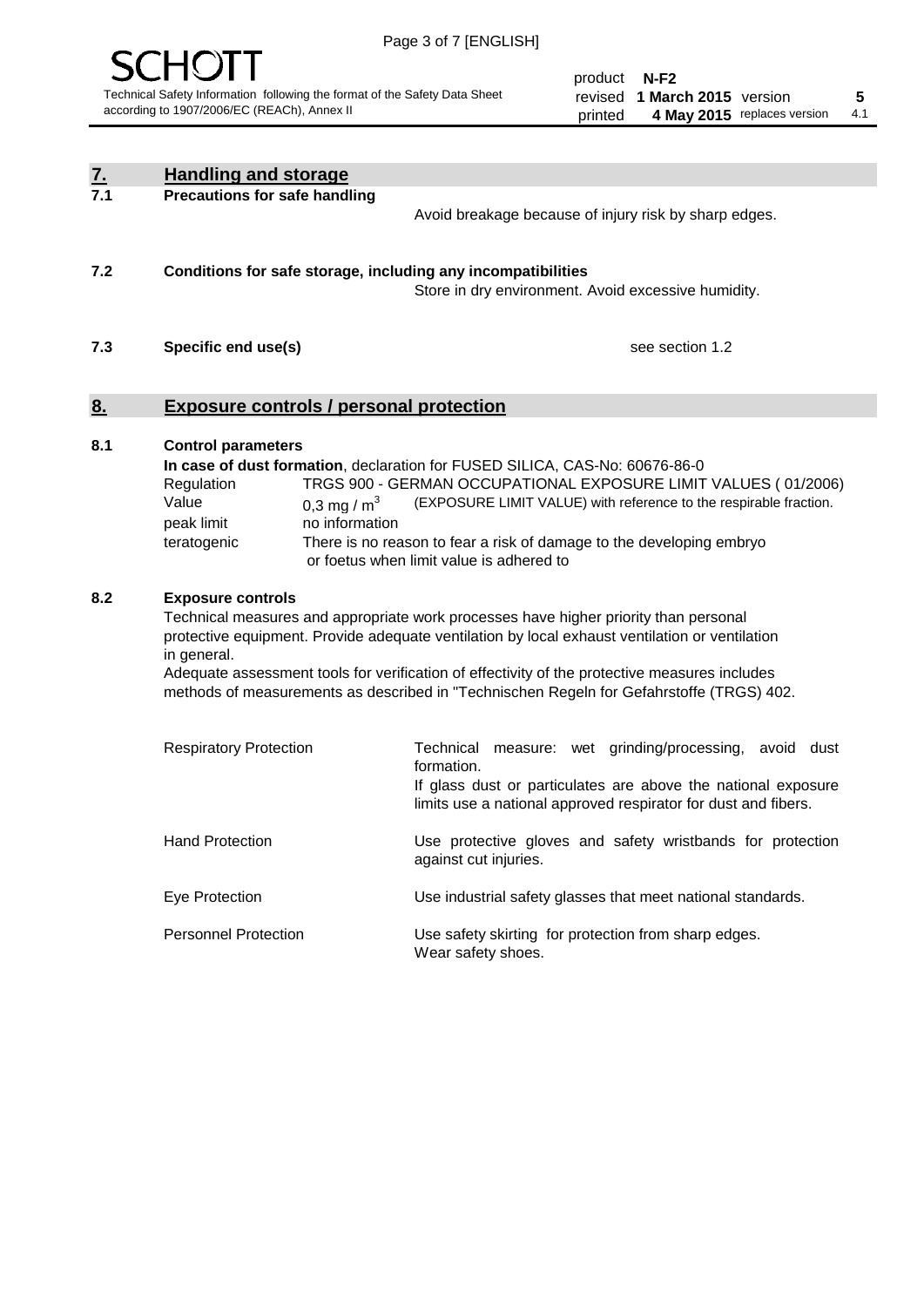#### **9. Physical and chemical properties**

#### **9.1 Information on basic physical and chemical properties**

|     | Appearance                            |                                                    |
|-----|---------------------------------------|----------------------------------------------------|
|     | <b>Physical state</b>                 | solid                                              |
|     | <b>Colour</b>                         | transparent or coloured                            |
|     | <b>Odour</b>                          | odourless                                          |
|     | pH-value                              | not applicable                                     |
|     | Boilling point/boilling range         | not applicable                                     |
|     | Melting point/melting range           | 569 °C                                             |
|     |                                       | Transformation temperature according to ISO 7884-8 |
|     | <b>Flashpoint</b>                     | not combustible                                    |
|     | <b>Combustibility</b>                 | not combustible                                    |
|     | Ignition temperature                  | none                                               |
|     | <b>Auto flammability</b>              | none                                               |
|     | Danger of explosion                   | none                                               |
|     | <b>Explosive limits upper / lower</b> | none                                               |
|     | <b>Oxidizing characteristics</b>      | none                                               |
|     | Vapour pressure                       | not applicable                                     |
|     | Density (20 °C)                       | $2,65$ g/ccm                                       |
|     | <b>Water solubility</b>               | not applicable                                     |
|     | <b>Fat solubility</b>                 | not applicable                                     |
|     | n-octanol-water partition coefficient | not applicable                                     |
|     | <b>Other information</b>              | none                                               |
| 9.2 | <b>Other information</b>              | none                                               |

#### **10. Stability and Reactivity**

#### **10.1 Reactivity**

Glass is a stable material. Glass is inert to many chemicals, but may react to hot, strong alkaline solutions and with hydrofluoric, fluorosilicic and phosphoric acids. When heated to temperatures above the melting point, metal oxide fumes may be emitted.

Glass is an amorphous, inorganic, usually transparent or translucent substance consisting of a mixture of silicates or sometimes borates or phosphates as glass formers. With additions of modifiers a melt is produced at high temperatures, that cools to a solid state without crystallization.

#### **10.2 Chemical stability**

Glass is stable at normal environmental conditions.

**10.3 Possibility of hazardous reactions** 

No hazardous reactions at intended use.

| 10.4 | <b>Conditions to avoid</b>              | see section 10.1 |
|------|-----------------------------------------|------------------|
| 10.5 | Incompatible materials                  | see section 10.1 |
| 10.6 | <b>Hazardous decomposition products</b> | see section 10.1 |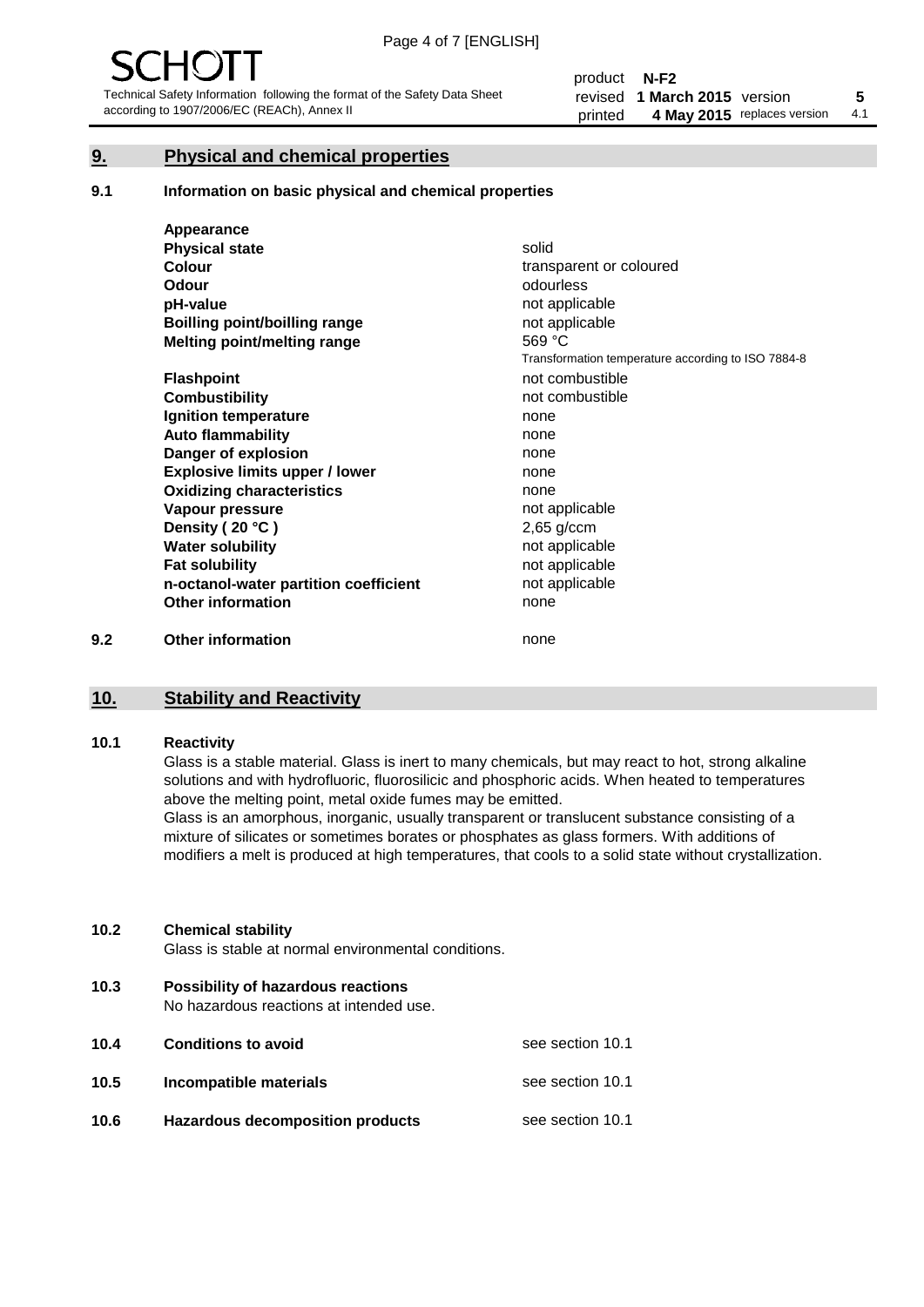

#### **11. Toxicological information**

**11.1 Information on toxicological effects** Toxicological data are not available.

## **12. Ecological information**

- **12.1 Toxicity**
- **12.2 Persistence and degradability**
- **12.3 Bioaccumulative potential**
- **12.4 Mobility in soil**
- **12.5 Results of PBT and vPvB assessment**
- **12.6 Other adverse effects**

#### **13. Disposal considerations**

**13.1 Waste treatment methods**

Disposal according to local regulations

unknown unknown unknown unknown

unknown unknown

| <u>14.</u> | <b>Transport information</b>                                            |                     |
|------------|-------------------------------------------------------------------------|---------------------|
| 14.1       | <b>UN Number</b>                                                        | no requirements     |
| 14.2       | <b>UN Proper Shipping Name</b>                                          | no requirements     |
| 14.3       | <b>Transport hazard class(es)</b>                                       | no requirements     |
| 14.4       | Packing group                                                           | no requirements     |
| 14.5       | <b>Environmental hazards</b>                                            | no requirements     |
| 14.6       | Special precautions for user                                            | see sections 6 to 8 |
| 14.7       | Transport in bulk according to Annex II of MARPOL73/78 and the IBC Code |                     |
|            |                                                                         | no requirements     |

#### **15. Regulatory information**

#### **15.1 Safety, health and environmental regulations/legislation specific for the substance or mixture**

**REACH** Under REACH glass is classified as a "Substance". According to Appendix V Number 11 of the REACh regulation glass is exempted from registration if specified conditions are met. SCHOTT AG, Advanced Optics has examined this conditions for its products. This glass is not subject to registration.

**RoHS** This glass does not contain - according to our knowledge - materials in concentrations, whose placing on the market is forbidden in accordance to the current requirements of the European Directive 2011/65/EU.

#### **United Nations Globally Harmonized System (UN-GHS) related to safety information.**

This information considers also the requirements of the UN-GHS related to safety information.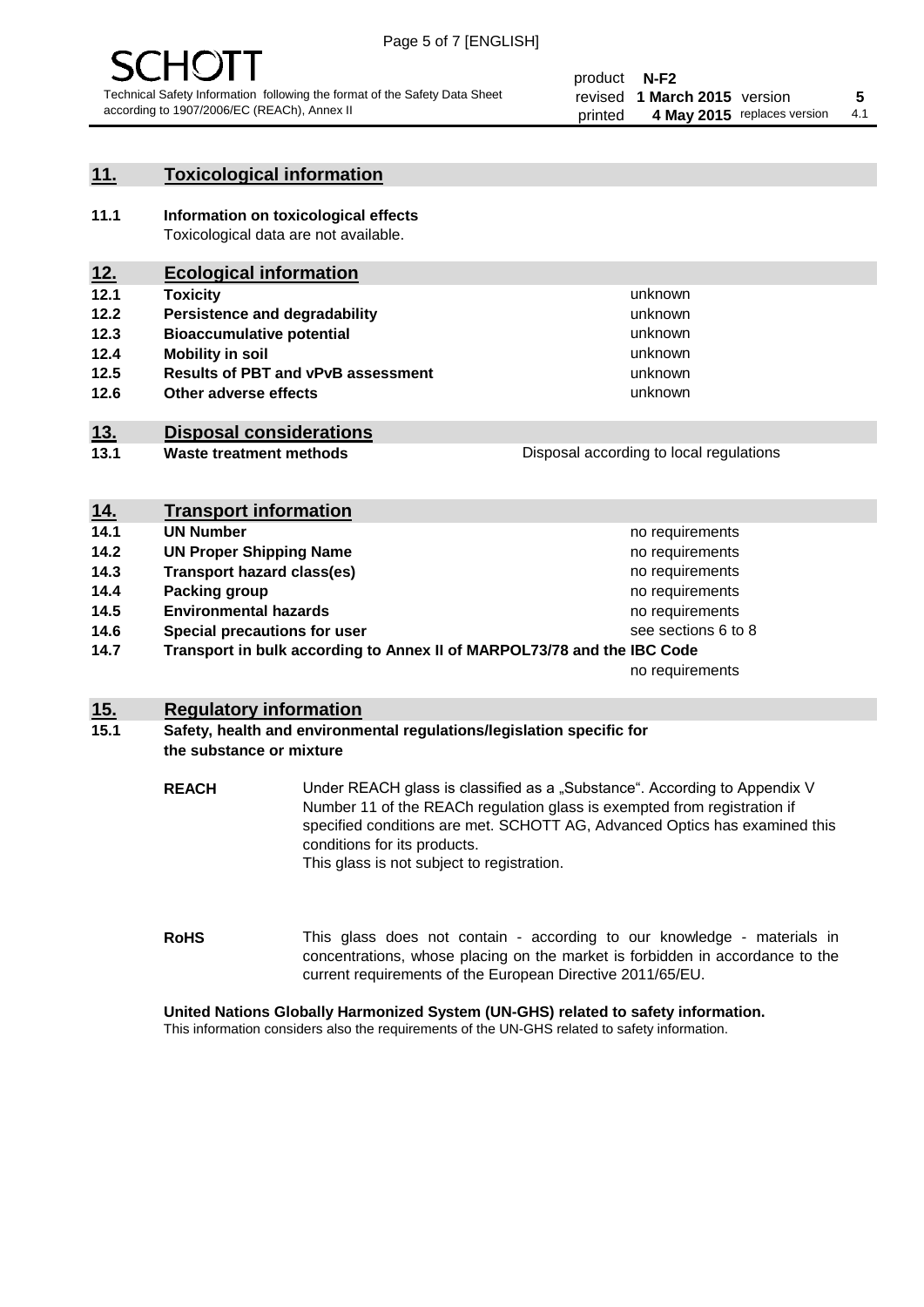# - JF

Technical Safety Information following the format of the Safety Data Sheet according to 1907/2006/EC (REACh), Annex II

#### **15.2 Chemical Safety Assessment**

A Chemical Safety Assessment has not been carried out.

## **16. Other information**

#### **16.1 Composition of mixture according to raw materials, based on the oxides.**

| chemical                 |               | proportion    | <b>SVHC (REACH)</b> | Reg.  | <b>OSHA</b>                                   | <b>ACGIH</b>                                  | Carc. |
|--------------------------|---------------|---------------|---------------------|-------|-----------------------------------------------|-----------------------------------------------|-------|
| name                     | <b>CAS-No</b> | of weigth (%) | (Y/N)               | (Y/N) | <b>PEL</b>                                    | TLV                                           | (Y/N) |
| Boron Oxide              | 1303-86-2     | $1 - 10$      | Yes                 | Yes   | $15 \text{ mg/m}^3$                           | $10 \text{ mg/m}^3$                           | No    |
| Calcium Oxide            | 1305-78-8     | < 1           | No                  | Yes   | $5 \text{ mg/m}^3$                            | $2 \text{ mg/m}^3$                            | No    |
| Potassium Oxide          | 12136-45-7    | $1 - 10$      | No                  | No    | N/A                                           | N/A                                           | No    |
| Sodium Oxide             | 1313-59-3     | $1 - 10$      | No                  | No    | N/A                                           | N/A                                           | No    |
| <b>Antimony Trioxide</b> | 1309-64-4     | < 1           | No                  | Yes   | $0.5 \,\mathrm{mq/m^3}$ 0.5 mg/m <sup>3</sup> |                                               | Yes   |
| Silica                   | 14808-60-7    | $50 - 60$     | No                  | Yes   |                                               | 0.1 mg/m <sup>3</sup> 0.025 mg/m <sup>3</sup> | No    |
| Titanium Oxide           | 13463-67-7    | $10 - 20$     | No                  | Yes   | $15 \text{ mg/m}^3$                           | $10 \text{ mg/m}^3$                           | No    |

**The classification and limiting values are valid for the raw materials, see section 3. Glass is not a substance of very high concern (SVHC).**

#### **Explanations to the data in the table**

| SVHC(REACH) | The raw material is listed in the candidate list of the substances of very high<br>concern                                                                 |
|-------------|------------------------------------------------------------------------------------------------------------------------------------------------------------|
| Reg.        | Regulated chemical substance per list OSHA Regulations (Standards - 29 CFR)<br>Subpart 1910.1000 Tables Z1 to Z3 Limits for Air Contaminants               |
| OSHA / PEL  | Permissible exposure limit – for chemical materials, issued by the OSHA                                                                                    |
| ACGIH / TLV | Threshold limit value - chemical substances classification by the ACGIH                                                                                    |
| <b>OSHA</b> | Occupational Safety and Health Administration, an organization of the US.<br>Department of Labor (www.osha.gov).                                           |
| ACGIH       | American Conference of Governmental Industrial Hygienists (ACGIH), an<br>member-based organization that advances occupational and environmental<br>health. |
| Carc.       | Chemical substance classified as carcinogen                                                                                                                |